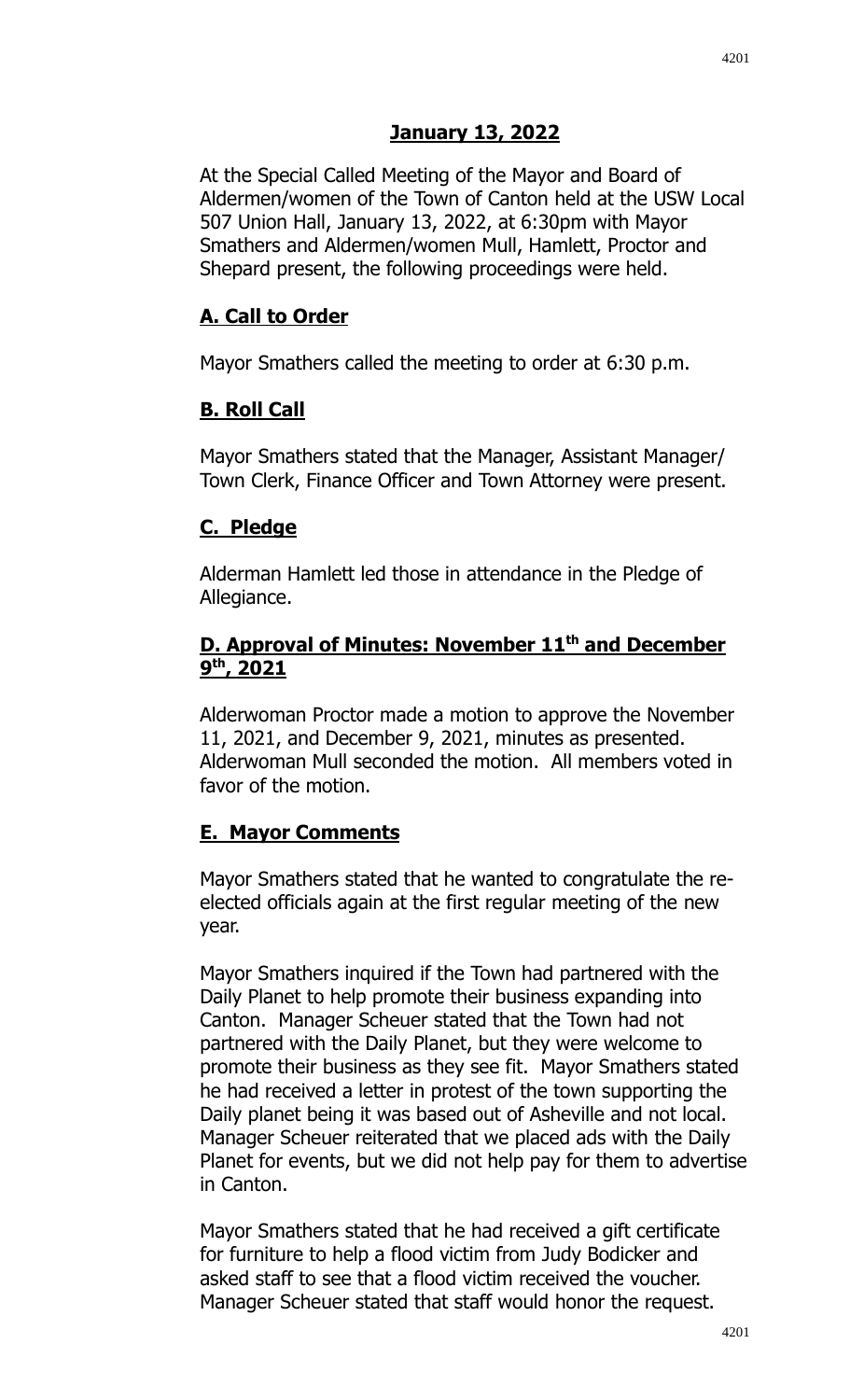Mayor Smathers asked staff to give Veteran Phil Smathers several letters from an elementary class to be shared at the local American Legion or VFW.

### **F. Aldermen/women Comments**

Alderman Shepard stated it was good to be back and he looked forward to getting back to business.

Alderman Hamlett stated that he was glad to be back in session and he encouraged everyone to use all covid safety precautions as many were ill with the Omicron version in Haywood County.

Alderwoman Mull wished everyone a Happy New Year and thanked them for attending.

Alderwoman Proctor stated that she was excited to plan and move forward in the 2022 new year. Alderwoman Proctor encouraged all to be safe and check on one another during the forecasted snowstorm.

#### **G. Public Comments**

Mr. Scott Mauller, property owner on Asheville Highway asked the Board what he could do on his land. Mr. Mauller stated that he was going to install a metal warehouse, but that contract was cancelled. Mr. Mauller stated that he owns a Motor Home and without notice the Town shut off his water and sewer. Attorney Morgan stated that he had been contacted by his attorney and that he would respond to all issues through his attorney. Mr. Mauller stated that he did not have an attorney and had not paid an attorney. Mayor Smathers stated that the attorney had made contact on his behalf and that all responses would go through the attorney or if the attorney confirmed that he did not represent him then Attorney Morgan would correspond with him directly. After a brief discussion as to whether an attorney had been hired, Manager Scheuer stated that Mr. Mauller was previously informed of the violation and illegal use of water and sewer prior to any cut off action being done that afternoon. Manager Scheuer stated that he had met with Mr. Mauller numerous times regarding what was and was not allowed on this lot. Manager Scheuer stated that he was given a zoning letter for the metal warehouse, which was an allowable use, however, the Motor home was not allowed nor permitted and in fact was in violation of the flood restrictions and must be removed immediately. Manager Scheuer informed Mr. Mauller that before anything was constructed or placed on this property, he must make sure that it met all flood permits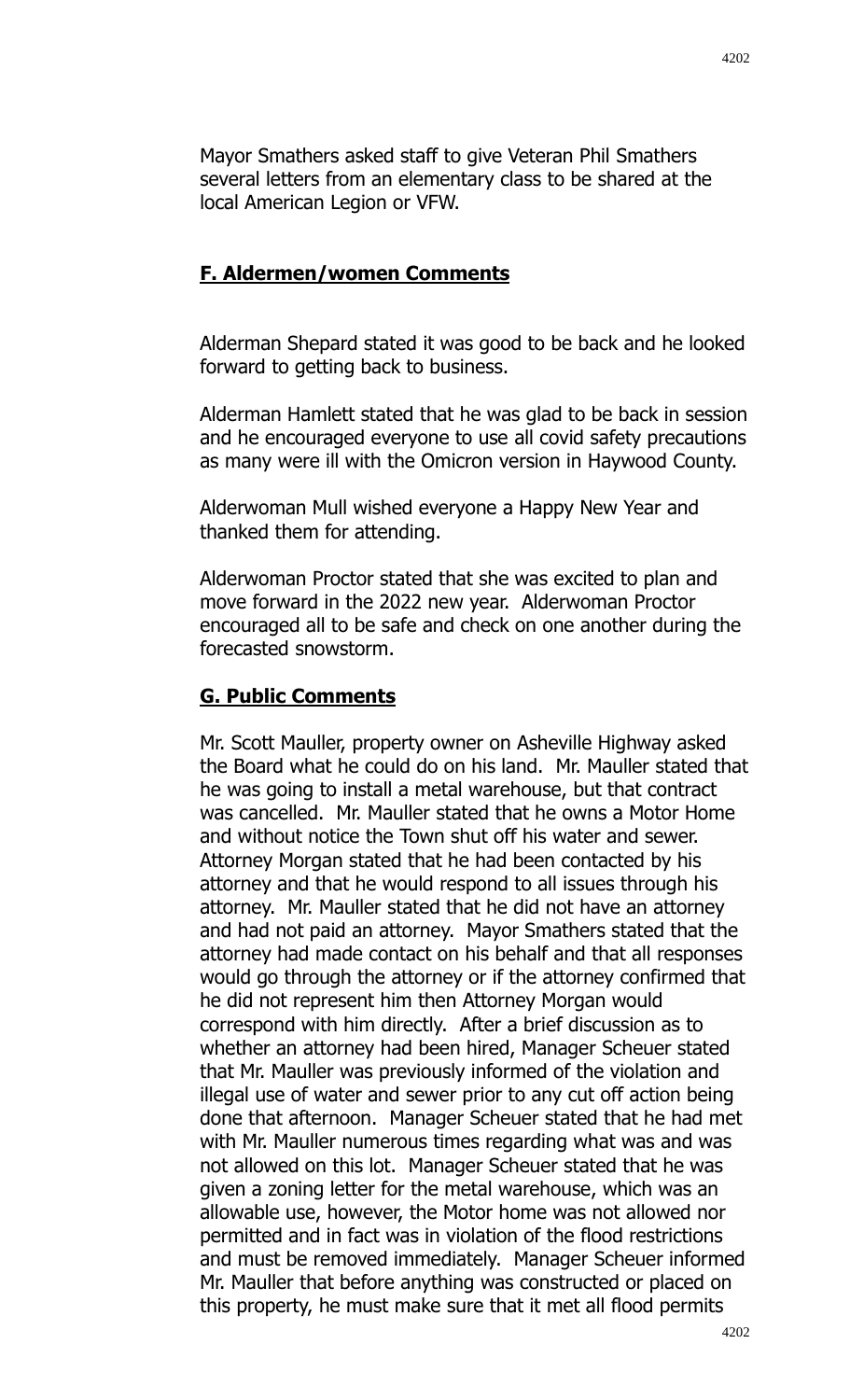Mrs. Angela Bleckley, owner of Nailology, reported to the Board that she had been working with Assistant Manager Stinnett and Chief Sluder for over a year to resolve business owners from using the 3-hour parking on Main Street. Mrs. Bleckley asked if the Town could not just ticket business owners and not the public? Chief Sluder stated that the law had to be equal and the same across the board and he could not pick and choose who was ticketed in violation of parking for more than 3 hours. Mrs. Bleckley stated that she had spoken with the dentist office to try and resolve the abuse that his staff uses the 3-hour parking all day instead of leaving open for patrons of the businesses, but he was not responsive. Mrs. Bleckley stated that some of her elderly clients were having to walk from Southern Porch with walkers and canes because no parking was available. Mrs. Bleckley stated that she had even considered moving her business because of the parking issues. Mrs. Bleckley asked if handicap parking spaces could be added on Adams Street? Manager Scheuer stated that he would look and see but he did not think that would be an issue if enough space was available. Mayor Smathers stated that he understood the problem, but it was a good problem to have a considering several years ago parking was never an issue. The Board thanked Mrs. Bleckley for coming and addressing the Board.

### **H. Reports from the Manager**

Manager Scheuer presented the Board with the cash report.

Manager Scheuer introduced Josh Piurowski, Street Superintendent, Artie Wias, Crew Leader, Amelia Carlton, Customer Service and Brandy Proctor, Communications Officer to the Board and welcomed them to their new positions.

Mayor Smathers welcomed and congratulated the new and promoted employees but also reiterated that they had big shoes to fill from the recently retired employees. Johnny Gibson will be hard to replace because of his unwavering dedicated service to this Town. Denise Holcombe will also be hard to replace because both individuals have set a high bar, however, Mayor Smathers stated that he had no doubt that the employees would strive to obtain the same achievements.

Manager Scheuer reported that the tax collections for the projected amount was at 99 percent and 93 percent overall. Manager Scheuer stated that Wanda continued to do an outstanding job with collections.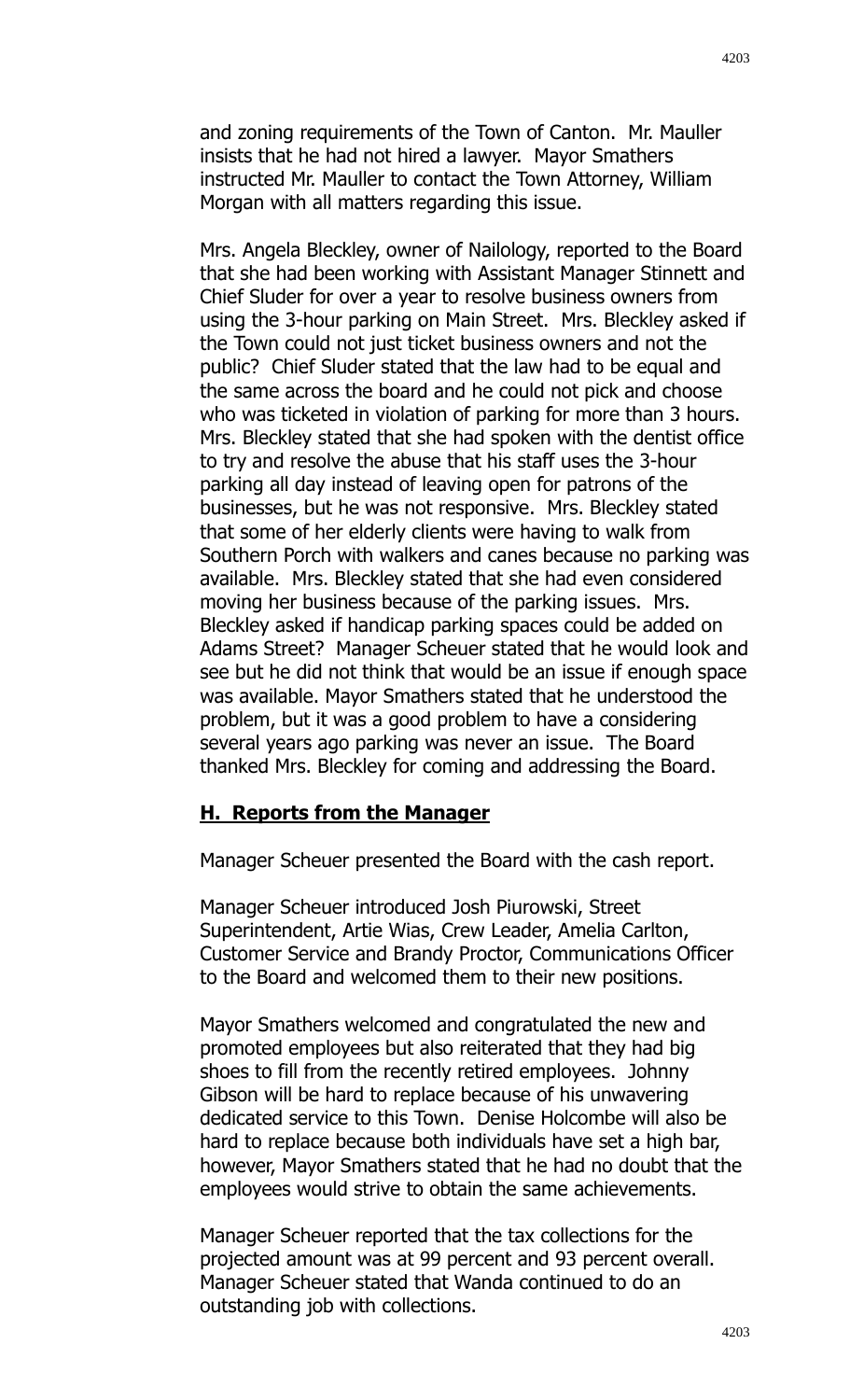Manager Scheuer reported that with the forecasted weather, crews were already pretreating the streets and had salt, trucks, and crews scheduled to work around the clock to keep the roads as clear as possible for emergency vehicles and those that had to be out to be able to reach their destination.

### **I. New Business**

### 1. Storm Recovery Update

Manager Scheuer reported that staff continued to work with FEMA to report all the projects that were eligible for funding along with all the paperwork that was required. Manager Scheuer advised the Board that engineers had agreed that opening one lane of Rhoda Street to allow travel in both directions was slated for the end of February. Manager Scheuer stated that the final completion of this area would be approximately 18-month before fruition. Manager Scheuer presented the Board with a spreadsheet of the current projects and status (see attached).

Manager Scheuer reported to the Board that the temporary/semi-permanent town hall would be set the first of March on the lot the town owned beside the Town garage.

Manager Scheuer stated that all Town facilities still were on hold and in the FEMA process and no monies had been allocated for repairs to these facilities at this point. Manager Scheuer stated that a lot of repairs with wiring and moving service above flood levels was costly and until the mitigation process was finished, he would not spend any money on repairs that might be unnecessary.

Manager Scheuer reported that the Sorrells Street Park Project that was budgeted for was on schedule to begin in February and should be open in late Spring. The equipment was previously budgeted for and purchased prior to the flood.

Alderman Hamlett thanked staff for the forward vision that was taking place and being proactive instead of reactive in this process.

#### 2. Chestnut Mountain Update

Manager Scheuer reported to the Board that he was working on the RFQ for the concessionaire development on the property that had been cleared of the old Sweet Tea restaurant. Manager Scheuer stated that a VIP event would be scheduled for the grand opening of the Chestnut Mountain Park in the Spring sometime in April. Manager Scheuer stated that an

4204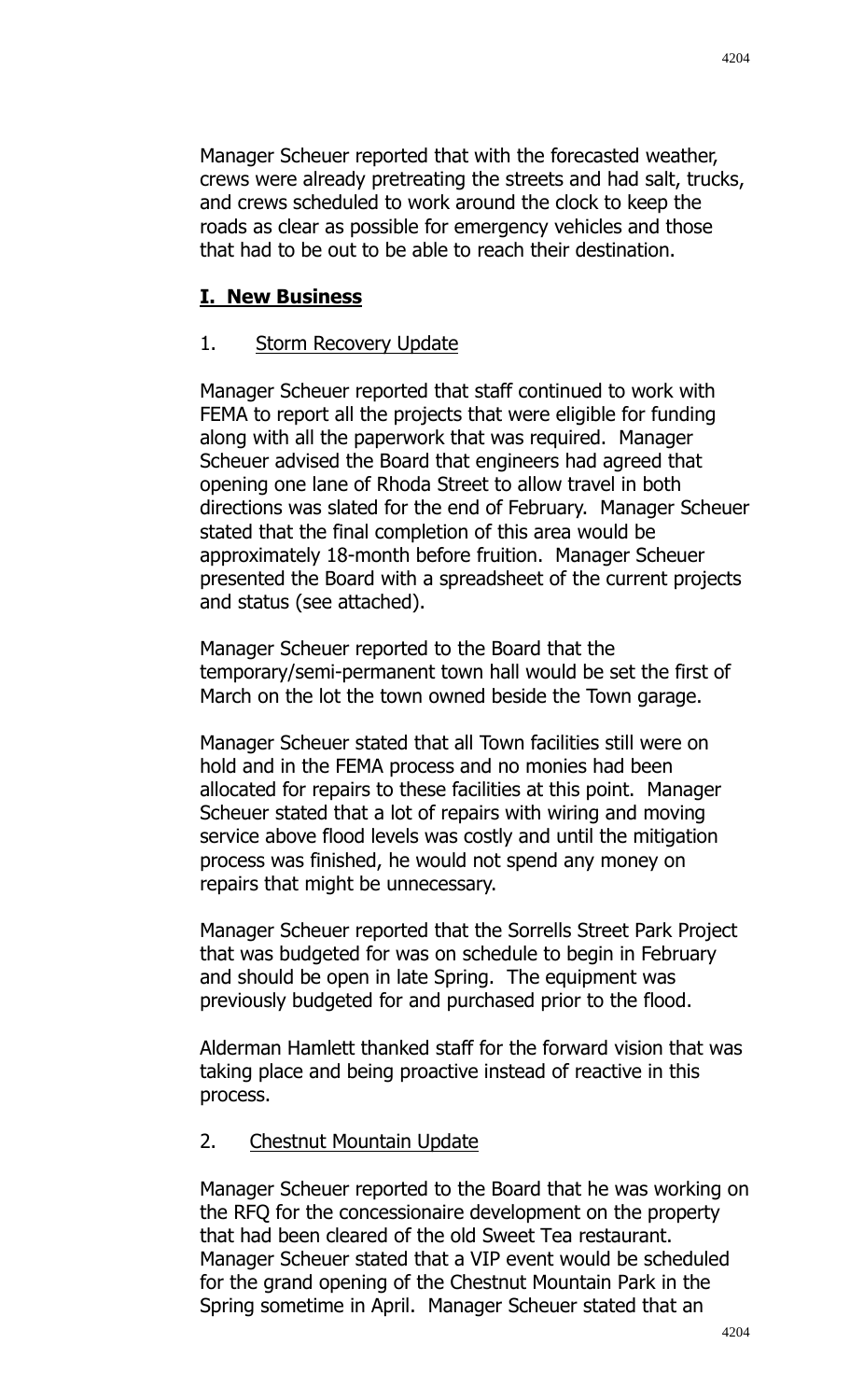Advisory Board would need to be developed and if the Board could submit recommendations of individuals that would be suited for this Board to him in the next several days, he would appreciate it. Alderwoman Proctor thanked the Manager for all his work on this project

### 3. Budget Amendments

Manager Scheuer asked Finance Officer Natalie Walker to present the budget amendments (see attached). Finance Officer Walker presented the budget amendments individually with explanation. Finance Officer Walker explained to the Board that the unknowns of monies with the flood recovery were concerning because of the unknown date of reimbursement. Alderwoman Proctor inquired how long that it could possibly take. Finance Officer Walker stated around 6 months. Alderwoman Mull thanked Finance Officer Walker for her diligence in governing taxpayer dollars. Mayor Smathers stated that the uncovered amounts is where the State Budgeted amounts were going to be so helpful and appreciated. Alderwoman Mull made a motion to approve the budget amendments as presented. Alderman Hamlett seconded the motion. Motion carried.

## 4. Recreation Update

Manager Scheuer presented the Board with a staff report (see attached) prepared by Recreation Director Ben Williams, who was out being exposed to covid. Manager Scheuer stated that Ben was great working with the little old ladies of the Kiwanis Club (Manager Scheuer later apologized for this comment stating that he meant it in a very nice way) and that they loved to work with him as he had worked with them in the past. Manager Scheuer stated that "all" abilities playground was a project that was wanted and needed so that all children could play and have fun in the park. Mayor Smathers stated that the Kiwanis Club does a lot for Canton but does not get the recognition they deserve because of the projects that they do behind the scenes. He hoped that this project would allow the community to see what good they do in the community, and they get the credit for the projects that they work tirelessly to complete for the betterment of all. Manager Scheuer stated that he would get the ticket information for the fundraiser and that he would ask that everyone sell the tickets to help with this incredible project for all children.

# 5. Set Work session Date, Time, and Place

Manager Scheuer stated that the work-session would be a special called meeting and would also be the normal meeting agenda as well as the planning session. Alderman Hamlett